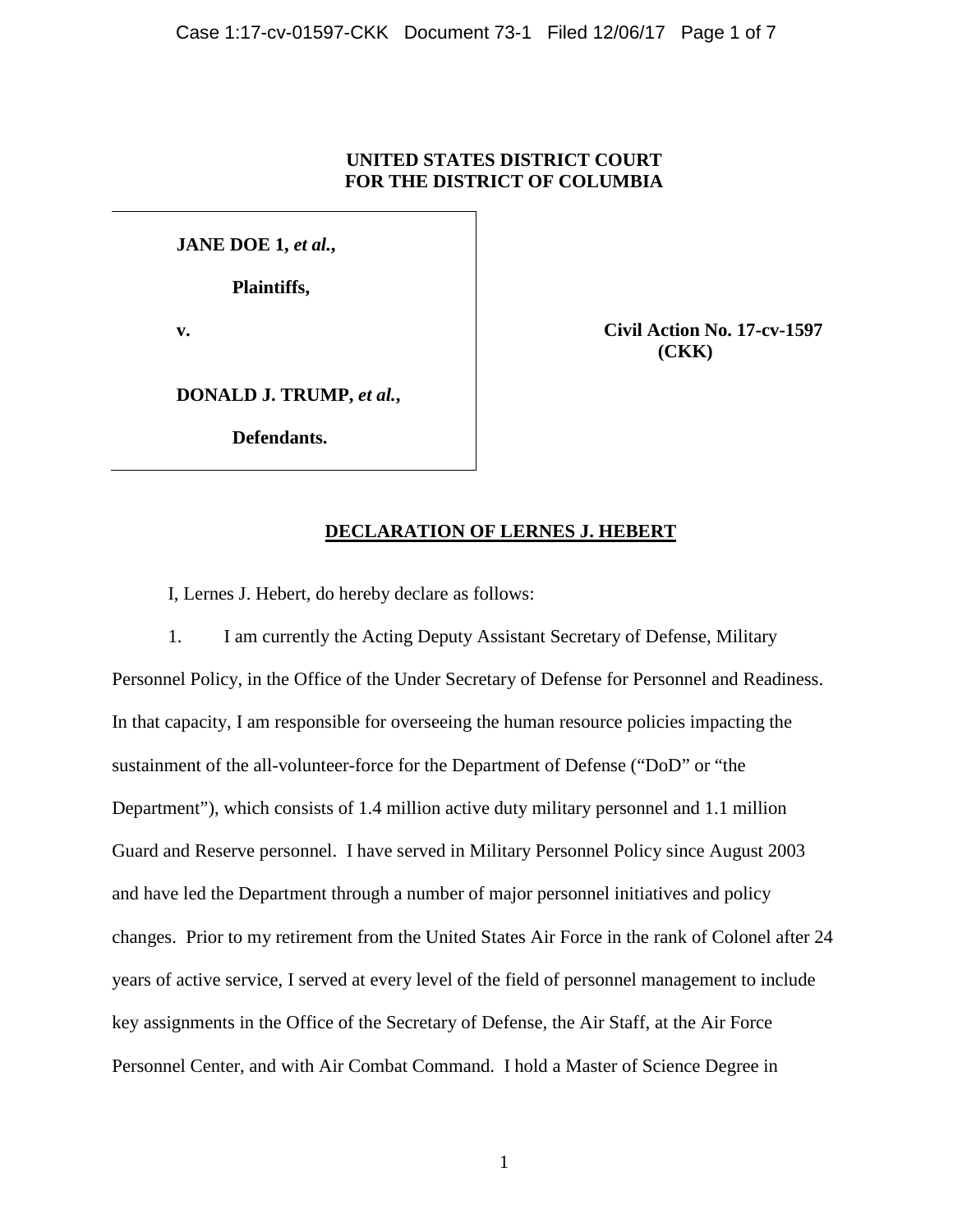# Case 1:17-cv-01597-CKK Document 73-1 Filed 12/06/17 Page 2 of 7

National Security Strategy from the National War College and a Master of Arts degree in Management and Computer Resource Management from Webster University.

2. In the exercise of my official duties, I have been made aware of the abovereferenced litigation pending in the U.S. District Court for the District of Columbia, as well as three additional suits by transgender individuals pending in other jurisdictions. Specifically, I am aware of the preliminary injunction entered by the Court in this action on October 30, 2017, with respect to two aspects of the Presidential Memorandum of August 25, 2017, including the provision directing DoD to maintain the Department's longstanding policy which generally prohibits accession of transgender individuals into military service. I have also been made aware of the Court's November 27, 2017 order in response to Defendants' motion to clarify. My understanding of the effect of the October 30 and November 27 orders is that January 1, 2018, is now the effective date of the accessions provisions of Defense Department Directive-Type Memorandum ("DTM") 16-005, issued on June 30, 2016, which allows for the accession of transgender individuals into the military.

3. I submit this declaration in support of Defendants' Motion for a Partial Stay of the Court's Preliminary Injunction Orders Pending Appeal. The purpose of this declaration is to provide the Court with my assessment, based on my experience and professional judgment, regarding the feasibility of implementing the court's orders by January 1, 2018, and the harmful impact to the military, its missions, and readiness if it is required to comply with the Court's orders that mandate the January 1, 2018 effective date for the accessions policy in DTM 16-005. The statements made herein are based on my personal knowledge and information available to me in the course of my official duties.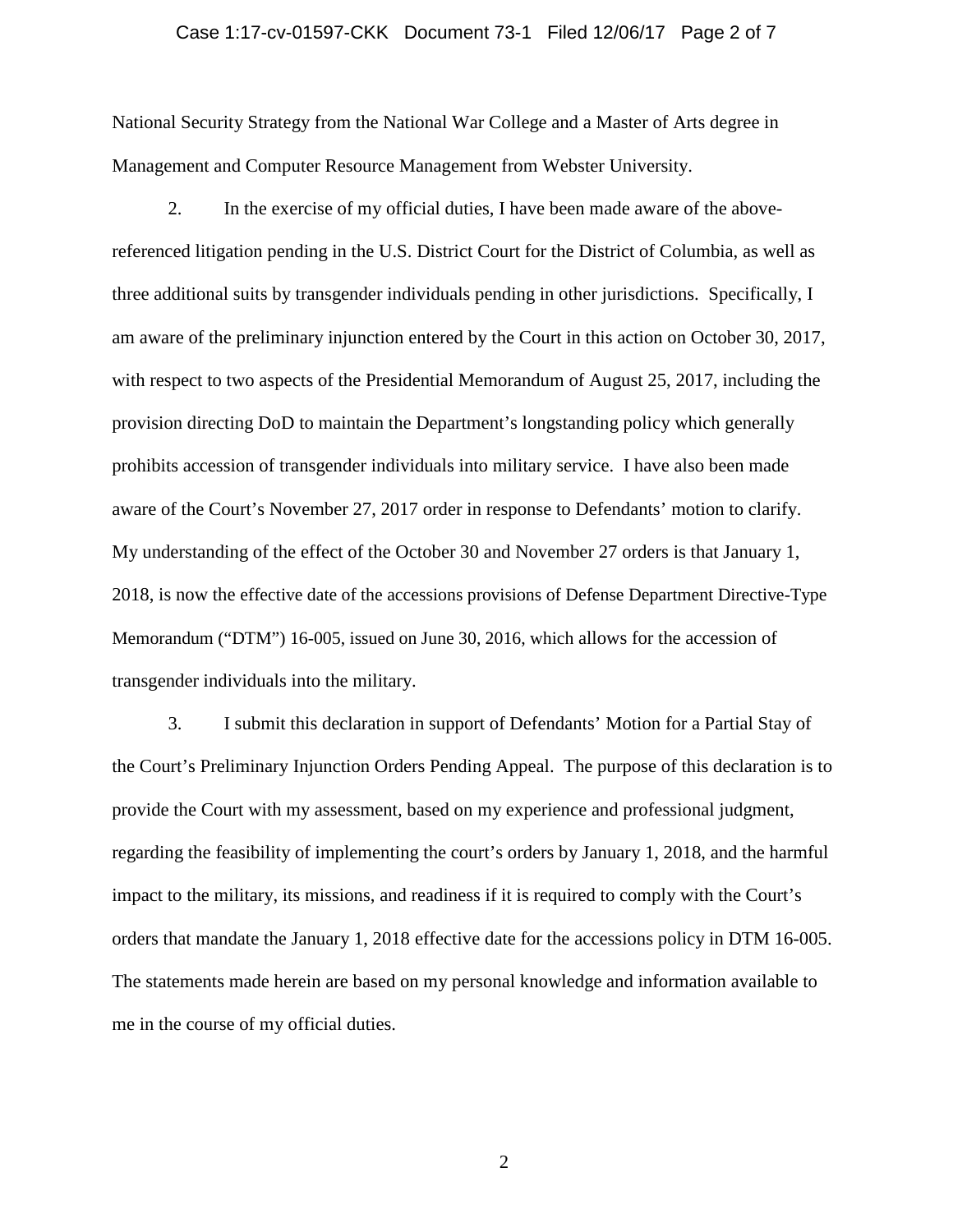#### Case 1:17-cv-01597-CKK Document 73-1 Filed 12/06/17 Page 3 of 7

4. Secretary of Defense Mattis exercised his authority on June 30, 2017, to defer the effective date for the accessions provisions of DTM 16-005 from July 1, 2017, to January 1, 2018. *See* Department of Defense, Release No. NR-250-17 (June 30, 2017). Subsequently, the Presidential Memorandum of August 25, 2017, directed the Secretary of Defense (and the Secretary of Homeland Security with respect to the U.S. Coast Guard) to maintain the thencurrently effective policy restricting accession by transgender individuals into military service beyond January 1, 2018, until such time as the Secretary of Defense, after consulting with the Secretary of Homeland Security, provides a recommendation to the President. The Presidential Memorandum also directed the Secretary of Defense to submit an implementation plan to the President by February 21, 2018, with respect to the policy set forth in the memorandum concerning accession and service by transgender individuals in the military. The Presidential Memorandum further directed that the implementation plan shall adhere to the determinations made by the Secretary as to what steps are appropriate and consistent with military effectiveness, lethality, budgetary constraints, and existing law. The review being undertaken by the Panel of Experts appointed by the Secretary on September 14, 2017, to carry out the study directed by the President remains ongoing. The Panel's work is expected to result in recommendations to the Secretary of Defense early next year. The Department would also establish the policy, standards, and procedures to support those Panel recommendations adopted by the Secretary. Thus, at present, the Department is studying revisions to policy concerning military service by transgender individuals, to be completed in early 2018, while at the same time preparing to operate under a judicial order to implement DTM 16-005 by January 1, 2018.

5. Implementing the Court's orders with respect to the accessions policy in DTM 16-005 by January 1, 2018, will impose extraordinary burdens on the Department and the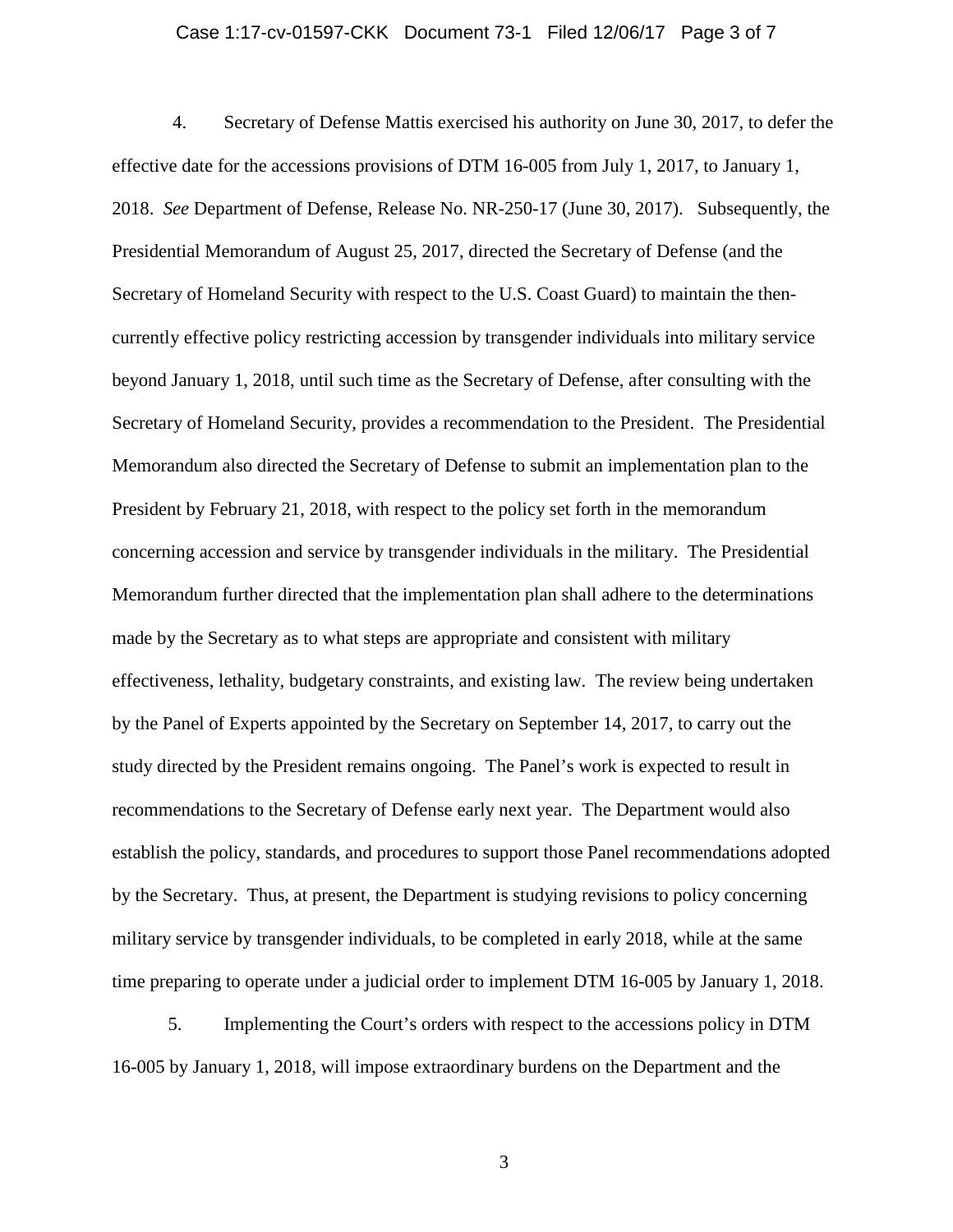# Case 1:17-cv-01597-CKK Document 73-1 Filed 12/06/17 Page 4 of 7

military services. For organizations as large and as complex as DoD and the military services, the study, development, and implementation of significant personnel policies is necessarily a substantial undertaking. As set forth below, there are considerable requirements associated with implementing this significant and complex policy change across the Department, considering that those personnel directly responsible for execution number in the tens of thousands and are geographically dispersed across the United States. Specifically, implementation of a new accession policy necessitates preparation, training, and communication to ensure those responsible for application of the accession standards are thoroughly versed in the policy and its implementation procedures. This requires that the following personnel have a working knowledge or in-depth medical understanding of the standards and identity validation requirements associated with processing an applicant under new requirements:

- 20,367 recruiters (responsible for resolving any gender identity conflict between an applicant's government identification documents and the gender in which they present themselves and assisting the applicant complete the Accession Medical Prescreen Report (DD Form 2807-2), including providing substantiating and supporting medical documents);
- 2,785 employees across 65 geographically dispersed Military Entrance Processing Stations (MEPS), including 568 medical division personnel, 102 Chief and Assistant Chief Medical Officers, and approximately 375 fee-based medical providers, all necessitating in-depth knowledge of the standards;
- 32 Service Medical Waiver Authorities authorized to grant medical waiver requests following a thorough evaluation of the applicant's medical history and recommendation from the MEPS Chief Medical Officer; and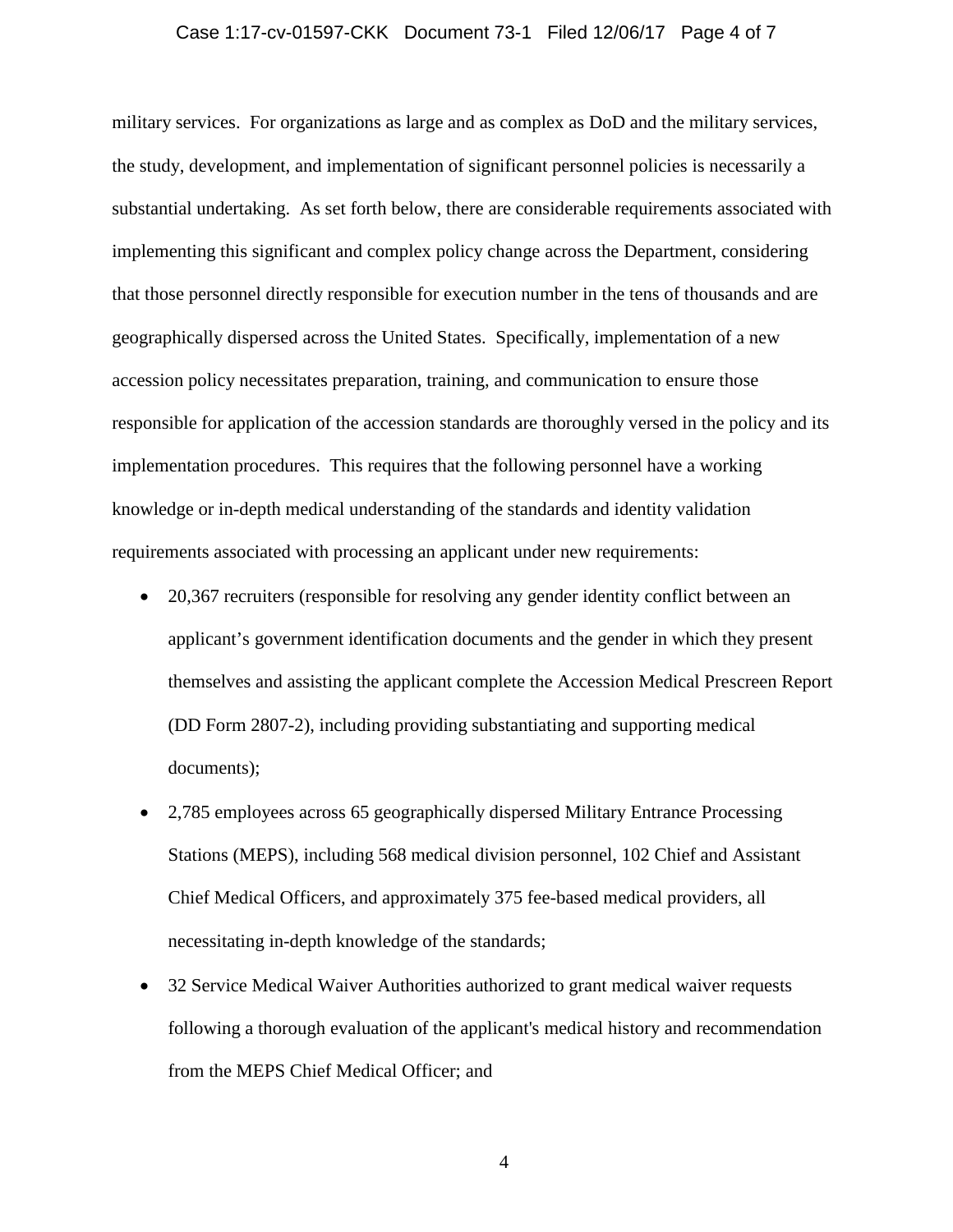• Personnel at the nine initial military entrance training locations ("boot camps") and the associated military hospitals that support them.

6. Beyond the sheer number of components and personnel involved, the implementation of accessions criteria is itself a complex undertaking. Accession criteria are based on service needs and are designed to ensure that those individuals accepted are "qualified, effective, and able-bodied persons" (10 U.S.C. § 505) who are capable of successfully performing military duties. Such duties involve a wide range of demands including exposure to danger, emotional stress, harsh environments, and the operation of dangerous, sensitive or classified equipment. Such demands are not normally found in civilian occupations. Further, all military members must be available for worldwide duty 24 hours a day without restriction or delay. This duty may be in remote areas lacking immediate and comprehensive medical support. An important objective of this thorough applicant screening is to ensure that persons accepted for the military are physically and psychologically qualified to withstand such isolation and rigors. These policies exist to protect both the individuals concerned, as well as members of their units and the overall readiness of the force. The accession screening process requires military and medical professionals well versed in the standards, and their applicability to military readiness, to ensure both the individual and the Department's best interests are served. In the case of the transgender accession standards, the standards themselves are complex, interdisciplinary standards necessitating evaluation across several systems of the body, to include behavioral and mental health (e.g. diagnosis of gender dysphoria or related comorbidities), surgical procedures (particularly thoracic and genital), and endocrinology (for the purposes of cross-sex hormone therapy). No other accession standard has been implemented that presents such a multifaceted review of an applicant's medical history.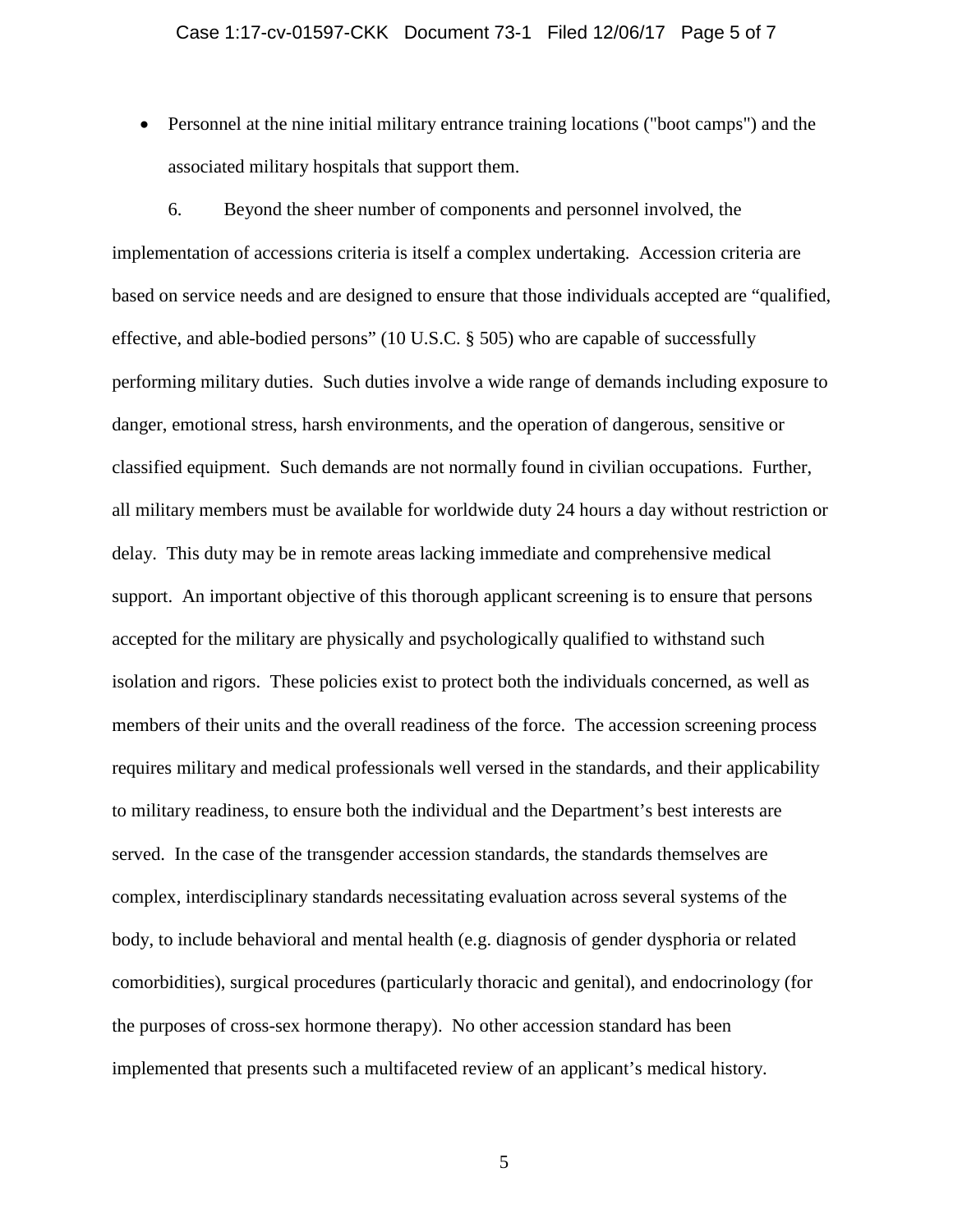# Case 1:17-cv-01597-CKK Document 73-1 Filed 12/06/17 Page 6 of 7

7. It is also important to remember that this court-mandated policy change comes at a time when the military's operational tempo remains high and DoD's primary focus is on ongoing combat and contingency operations overseas.

8. If the Department is compelled to execute transgender accessions by January 1 absent sufficient guidance, resources, and training, the possibility exists that transgender applicants may not receive the appropriate medical and administrative accession screening necessary for someone with a complex medical condition. As a result, an applicant may be accessed for military service who is not physically or psychologically equipped to engage in combat/operational service.

9. In addition, although the Department was in the process of implementing DTM 16-005 after its issuance in June 2016, that process was first extended by the Secretary in June 2017, and then deferred further pending completion of the study directed by the President on August 25, 2017. In addition, key personnel involved in that accession enterprise have rotated in the past several months, necessitating additional preparation, training, and communication to ensure those responsible for application of the accession standards are thoroughly prepared. Thus, notwithstanding the implementation efforts made to date, the Department still would not be adequately and properly prepared to begin processing transgender applicants for military service by January 1, 2018.

10. Finally, especially given that this extensive and elaborate process of implementing the DTM 16-005 accessions policy is time-consuming and costly, the Department will be twice burdened if it is required to implement DTM 16-005 by January 1, and then potentially a different policy after the Department concludes its study and finalizes a policy. It is possible that the accession standards and the implementing procedures that result from that